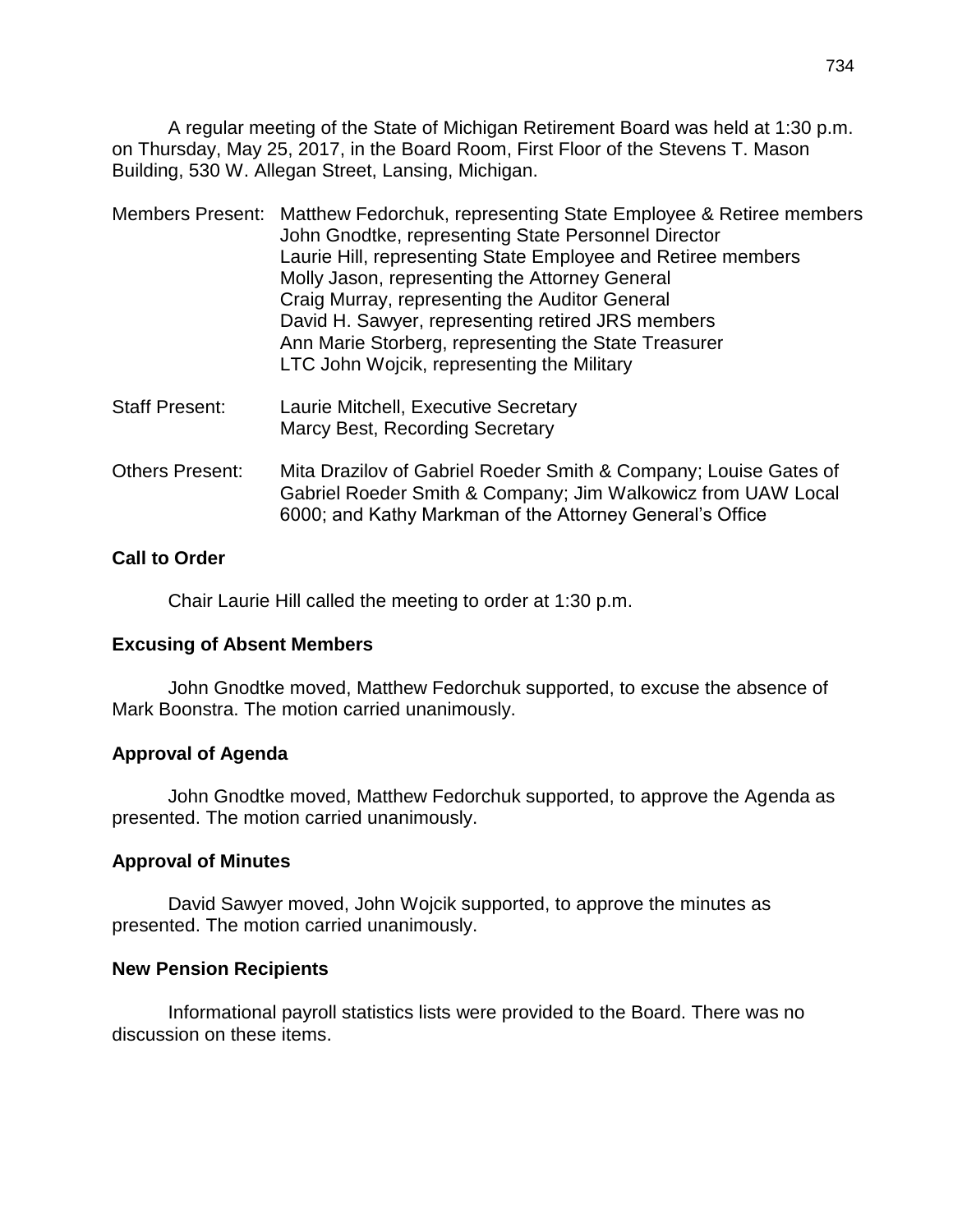### **Special Reports**

Mita Drazilov of Gabriel Roeder Smith & Company presented highlights of the SERS, JRS, and MRP Actuarial Pension Valuation for the period ending September 30, 2016 to Board members and answered questions.

Louise Gates of Gabriel Roeder Smith & Company presented highlights of the SERS and JRS Actuarial Health Valuation for the period ending September 30, 2016 to Board members and answered questions.

#### **New Business**

John Gnodtke moved, David Sawyer supported, that the Request for Declaratory Ruling be denied and the Order Denying Rehearing/Reconsideration be affirmed.

The motion carried unanimously.

### **Administrative Hearings**

The Board considered the case materials. John Gnodtke moved, Craig Murray supported that the Board adopt as its own the recommendations of the Presiding Officers in the Proposals for Decision with the correction of the Petitioner's age to be 58 at the time of the hearing on the top of page 2, Findings of Fact 1 in case number 15-018495- ORS; with the correction to delete the last paragraph of page 6 of the PFD in case number 16-010316-ORS; with the correction of all references to Petitioner from "she" to "he" in the PFD in case number 16-011064-ORS; including the proposed Findings of Fact and Conclusions of Law and deny Petitioners' applications for duty and/or non-duty disability retirement of the below listed cases:

2015-018495-ORS 2016-001094-ORS 2016-009573-ORS 2016-010102-ORS 2016-010269-ORS 2016-010314-ORS 2016-010316-ORS 2016-011064-ORS 2016-011128-ORS 2017-000274-ORS

The motion carried unanimously.

#### Proposal for Decision – Docket 2016-011894-ORS

The Board considered the case materials. John Gnodtke moved, David Sawyer supported, that the Board adopt as its own the recommendations of the Presiding Officer as set forth in March 16, 2017 Proposal for Decision, including the proposed Findings of Fact and Conclusions of Law, and deny Petitioner's request to transfer or purchase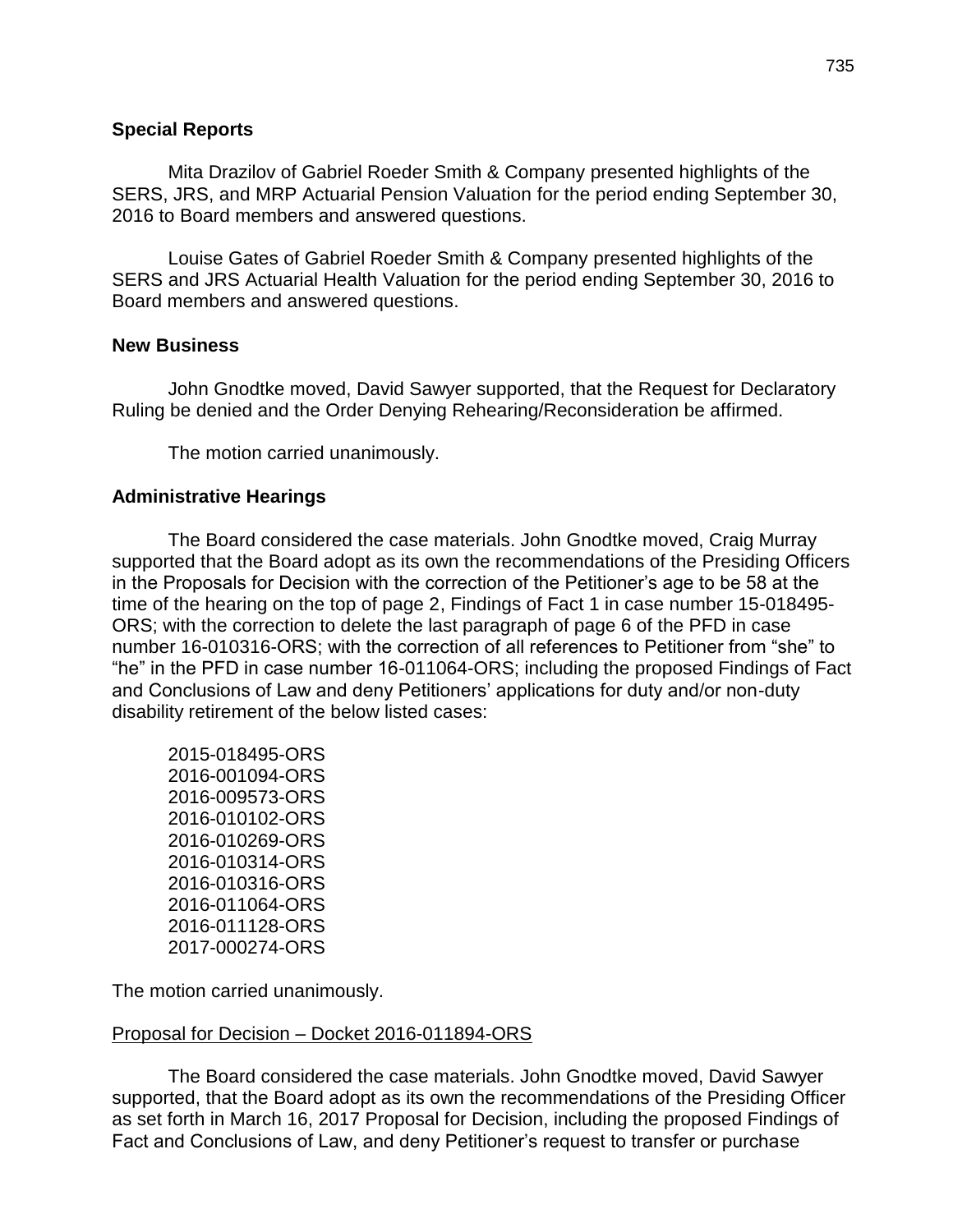service credit in either the MPSERS or SERS and to recalculate her service credit. The motion carried unanimously.

## Petition to the Board – Docket 2016-013745-ORS

The Board considered the case materials. John Gnodtke moved, John Wojcik supported, that the Board adopt as its own the recommendations of the Presiding Officer as set forth in the Order following the April 14, 2017 Post-Hearing Conference including the proposed Findings of Fact and Conclusions of Law and to deny Petitioner's request to leave the record open until June 26, 2017, to allow Petitioner to submit any deposition of Dr. Mark Adams that may be taken during that time.

John Gnodtke withdrew his motion and John Wojcik withdrew his support.

David Sawyer moved, Ann Marie Storberg supported, that the Board grant Petitioner's request to leave the record open until June 26, 2017, to allow Petitioner to submit any deposition of Dr. Mark Adams that may be taken during that time period. The motion carried unanimously.

## **Legislative Report**

A report was provided for the Board's information.

## **Report of Nomination Committee and Election of Officers**

Craig Murray reported that the committee nominates Laurie Hill for Chair.

Anne Marie Storberg reported that the committee nominates Mark Boonstra for Vice-Chair.

David Sawyer moved, John Gnodtke supported, to close the nominations and adopt the recommendations of the nominating committee; Laurie Hill be appointed Chair and Mark Boonstra be appointed Vice-Chair. The motion carried unanimously.

## **Executive Secretary Comments**

Laurie Mitchell thanked the Board for their great work at their last board meeting to change the AROR for both pension and pre-funding of the health care benefit to 7.5%, which will go into effect October 1, 2017.

Laurie thanked Kathleen Markman for her assistance with the number of administrative hearing cases and the declaratory ruling for this board meeting.

Laurie advised the Board that this would be Marcy Best's last board meeting; she will be retiring effective May 31, 2017.

## **Board Comments**

No board comments.